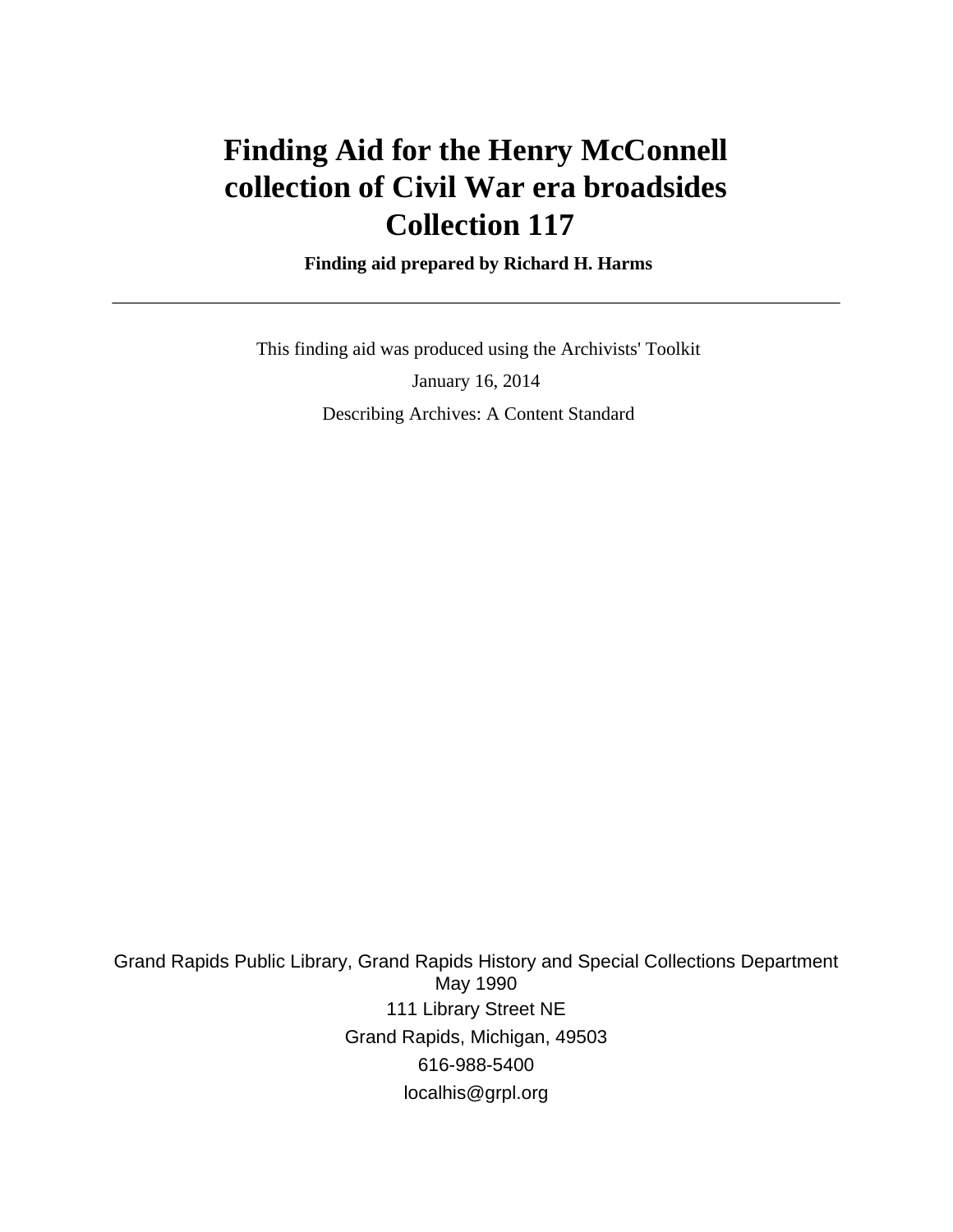# **Table of Contents**

 $\overline{\phantom{a}}$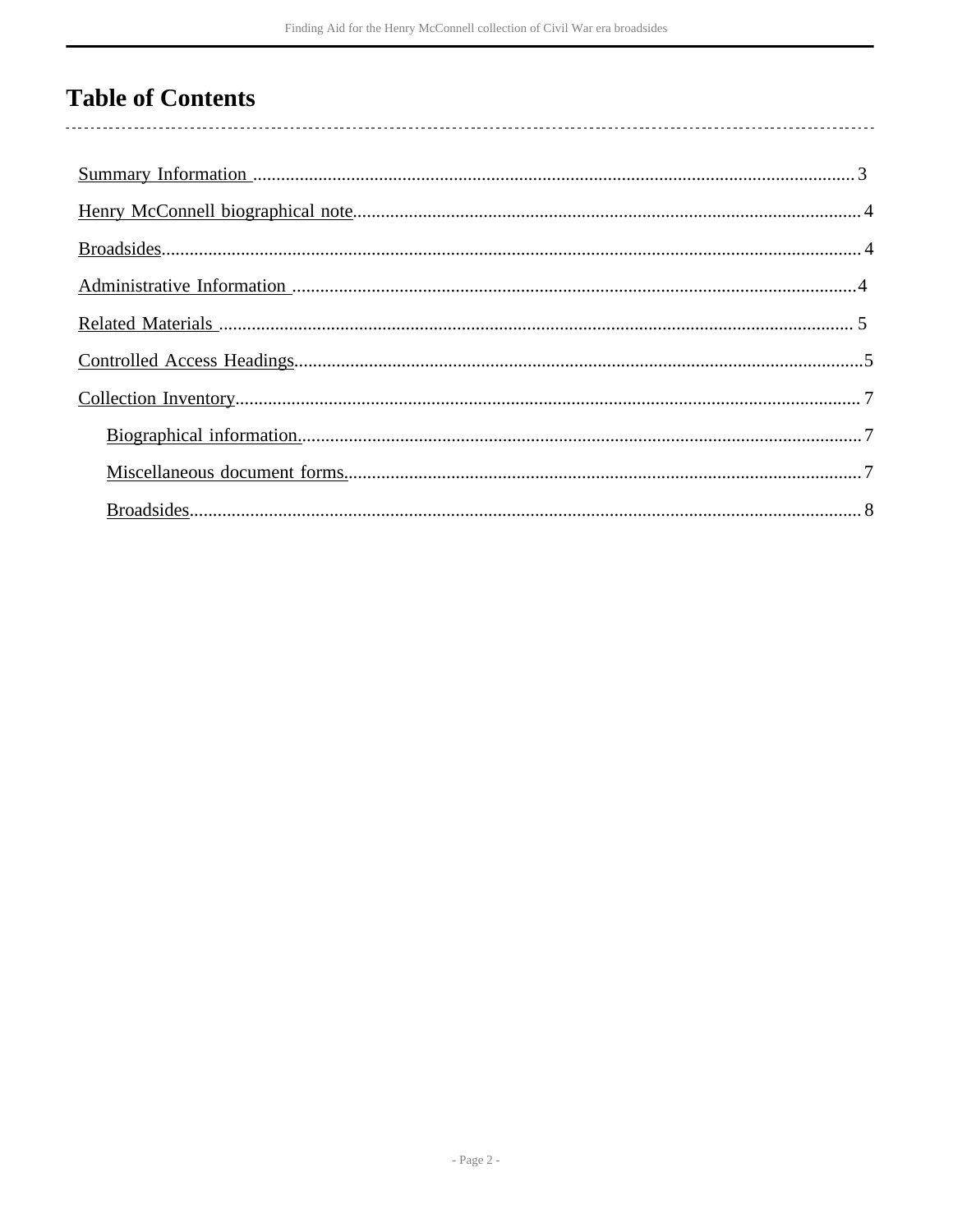# <span id="page-2-0"></span>**Summary Information**

| <b>Repository</b> | Grand Rapids Public Library, Grand Rapids History and Special<br><b>Collections Department</b>                                                                                                                                                                                                                                                                                                                                                                                                                                                                                                                                                                |
|-------------------|---------------------------------------------------------------------------------------------------------------------------------------------------------------------------------------------------------------------------------------------------------------------------------------------------------------------------------------------------------------------------------------------------------------------------------------------------------------------------------------------------------------------------------------------------------------------------------------------------------------------------------------------------------------|
| <b>Creator</b>    | McConnell, Henry                                                                                                                                                                                                                                                                                                                                                                                                                                                                                                                                                                                                                                              |
| <b>Title</b>      | Henry McConnell collection of Civil War era broadsides                                                                                                                                                                                                                                                                                                                                                                                                                                                                                                                                                                                                        |
| Date [inclusive]  | 1861-1922                                                                                                                                                                                                                                                                                                                                                                                                                                                                                                                                                                                                                                                     |
| <b>Extent</b>     | 1.75 Linear feet One box                                                                                                                                                                                                                                                                                                                                                                                                                                                                                                                                                                                                                                      |
| Language          | English                                                                                                                                                                                                                                                                                                                                                                                                                                                                                                                                                                                                                                                       |
| <b>Abstract</b>   | Henry McConnell, born about 1852 or 1853, collected broadsides<br>prevalent in Grand Rapids, Michigan during the Civil War. His transcribed<br>letter of reminiscence, included in this collection, recalls the event of the<br>3rd Regiment leaving for that War, the first group to department from<br>Grand Rapids. The broadsides include recruiting posters, information<br>for families, patriotic efforts on behalf of the war effort, and reunion<br>communications. Some other types of information are also included<br>in the collection, such as a political cartoon clipped from an unknown<br>newspaper, and a couple of war related pamphlets. |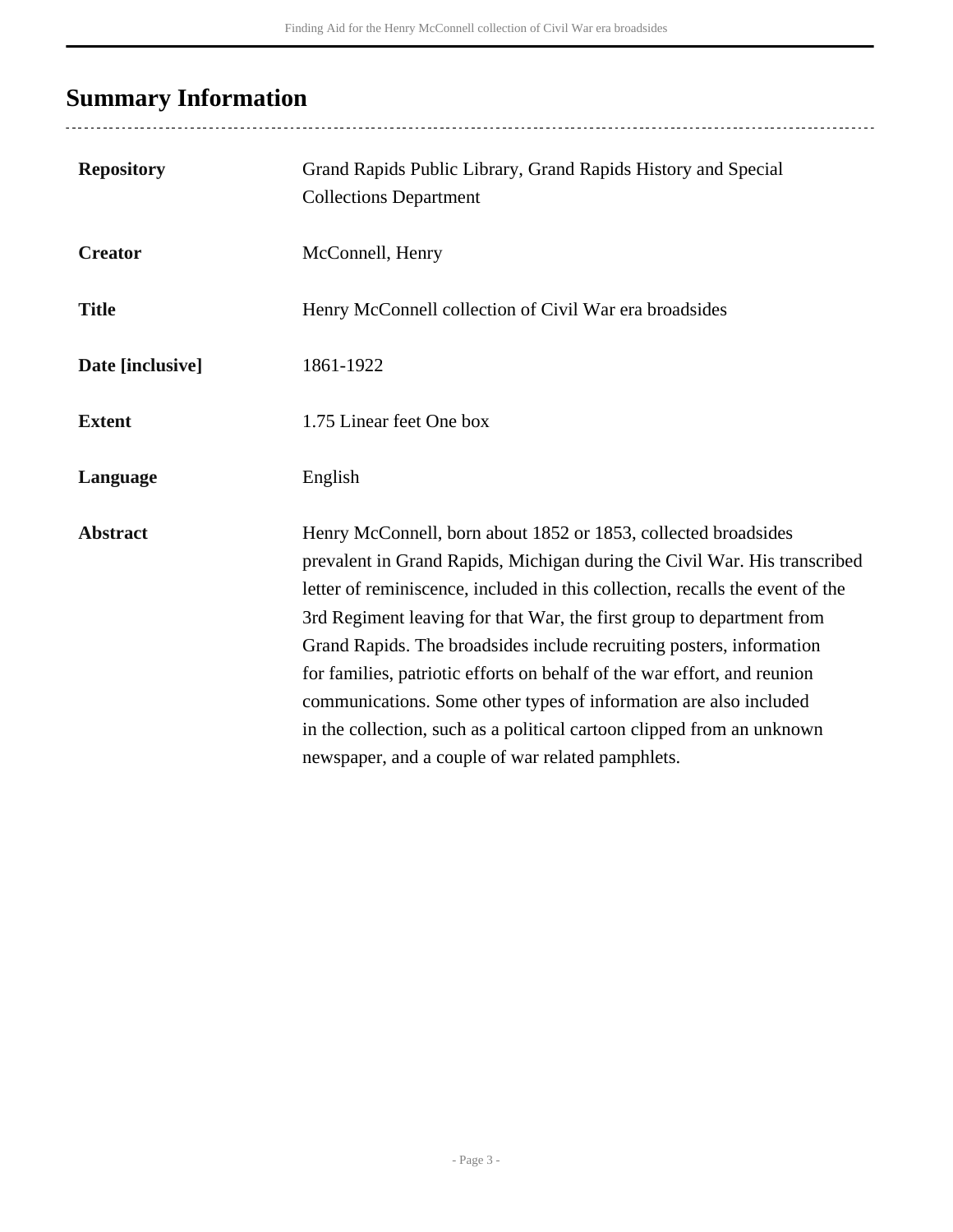## <span id="page-3-0"></span>**Henry McConnell biographical note**

Henry McConnell (ca. 1852/1853-died after 1932) was the son of John McConnell, a hardware dealer, and Mary Escott McConnell. Henry spent his childhood on the near south end of Grand Rapids during the 1850s and 1860s. His letter of January 15, 1932, in this collection, provides some historical reminiscences on their life. He talks about his father's establishment on the site of what was later the Pantlind and then the Amway Grand Hotel, with remembrances of Grab Corners (Campau Square) and traffic on the Grand River. He also says that his grandfather McConnell established the first real bakery in Grand Rapids, later? Sears Bakery. Henry moved from Grand Rapids, probably in his 20s, and lived with his brother Joseph for a while. Later in life, he is believed to have been a hotel keeper in Emmet, Michigan, with his wife Emma. (See Census sheets). Ultimately he moved to Walloon Lake, Michigan.

### <span id="page-3-1"></span>**Broadsides**

The Society of American Archivist's Glossary of Archival and Records Terminology defines a broadside, also sometimes called a broadsheet, as … "A single sheet with information printed on one side that is intended to be posted, publicly distributed, or sold."

The Library of Congress Thesaurus for Graphic Materials, 1995, states that broadsides "... provide information, commentary, proclamation, or other announcement or advertisement. Primarily posted but also distributed by hand. They are usually less pictorial than posters and have more extensive text than signs."

Many works referred to as broadsides are from the 19th century or earlier, before new graphic processes allowed for the wider use of images in posters. Many broadsides are likely to be black on a white background, as they were usually produced using the available local technology of the day, the printing press. Typography was important in many broadsides, since the lettering style used was the main graphic element. Many different font styles were developed, and sold in font type sets to the local printers. The lettering used in the broadside text might vary widely within one poster, in an attempt to draw the eye, and graphically separate one idea on the broadsheet from another. The term broadsheet was a reference to the broad sized sheet of paper on which the printers, often also the local newspaper publishers, printed the graphic message of the broadside.

## <span id="page-3-2"></span>**Administrative Information**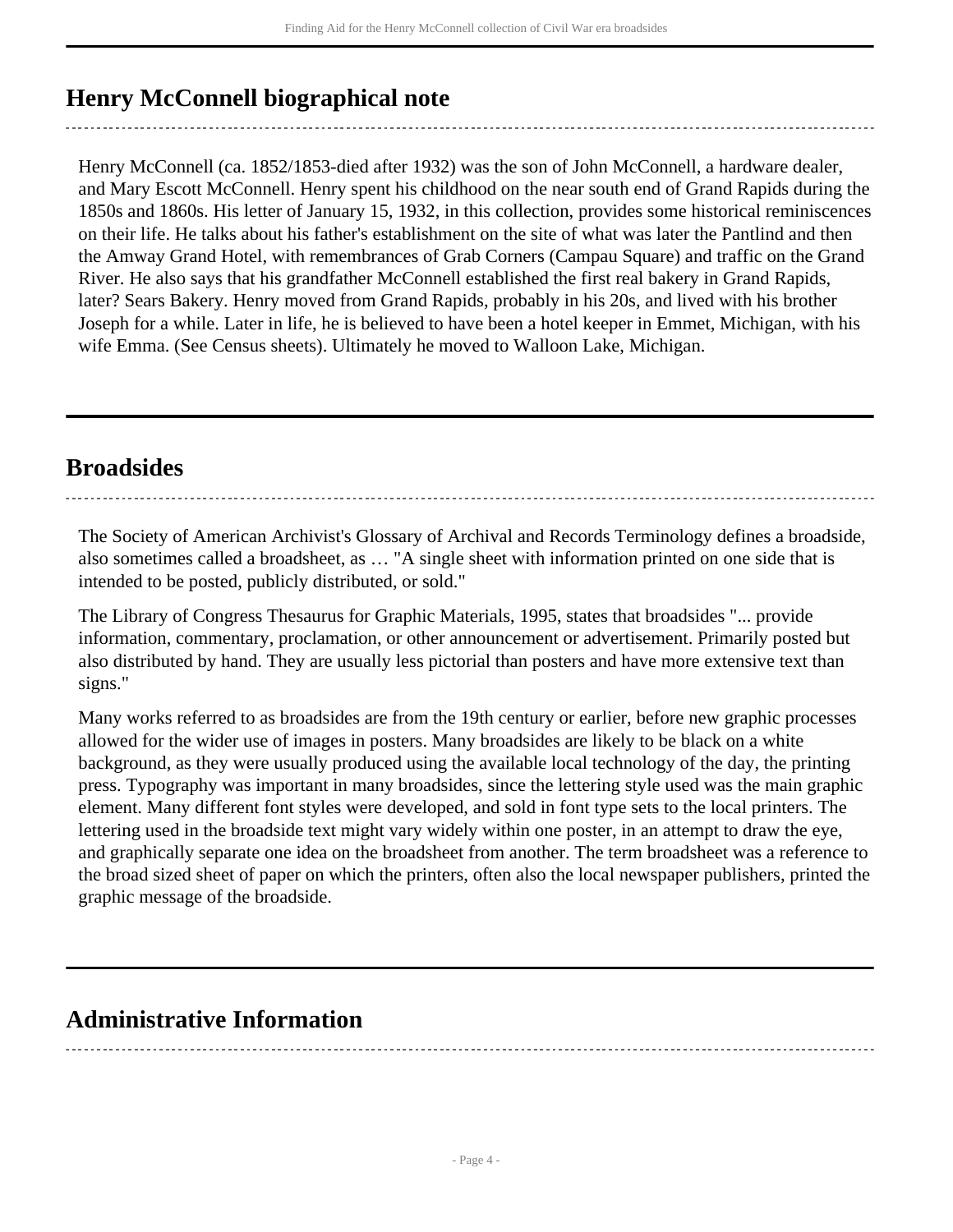#### **Publication Information**

Grand Rapids Public Library, Grand Rapids History and Special Collections Department May 1990

#### **Immediate Source of Acquisition note**

Henry McConnell, 1932

### <span id="page-4-0"></span>**Related Materials**

#### 

#### **Related Archival Materials note**

Coll. 224, GRPL Art & Graphics Collection, contains some examples of early broadsides of different sizes.

Coll. 216, GRPL Ephemera Collection, may also contain broadsides, some of which may be related to the political ephemera currently held in this collection. In particular see 216-4.5-x for the "Butter" broadside, and also 216-11 for two items from Connecticut on "axes", which also appear to have been donated by McConnell.

Coll. 289, which contains a non-Civil War item which probably was received as part of the set documented in this finding aid.

### <span id="page-4-1"></span>**Controlled Access Headings**

**Genre(s)**

• broadsheet (format)

**Geographic Name(s)**

• Grand Rapids (Mich.) -- History -- 19th Century

#### **Subject(s)**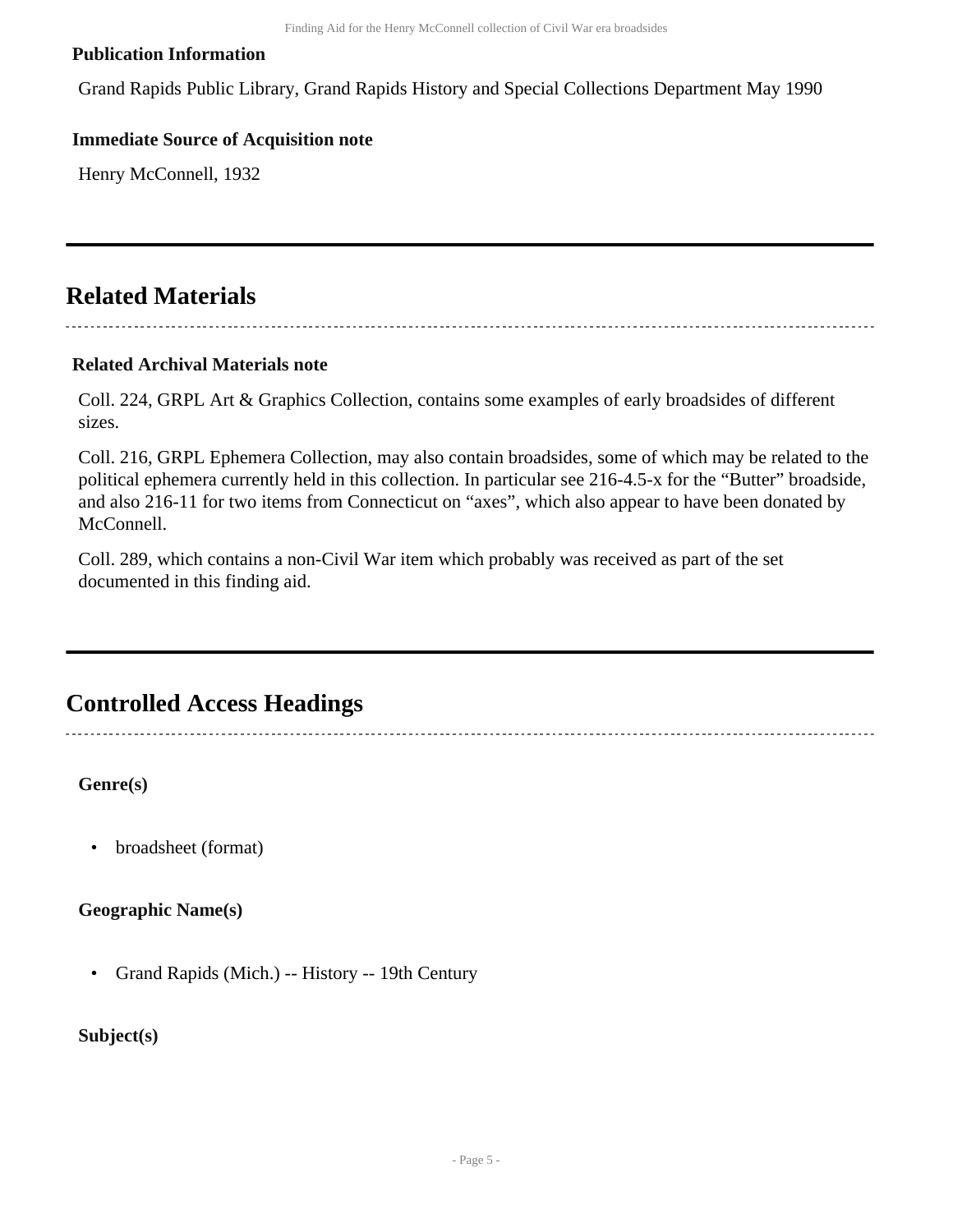• United States -- History -- Civil War, 1861-1865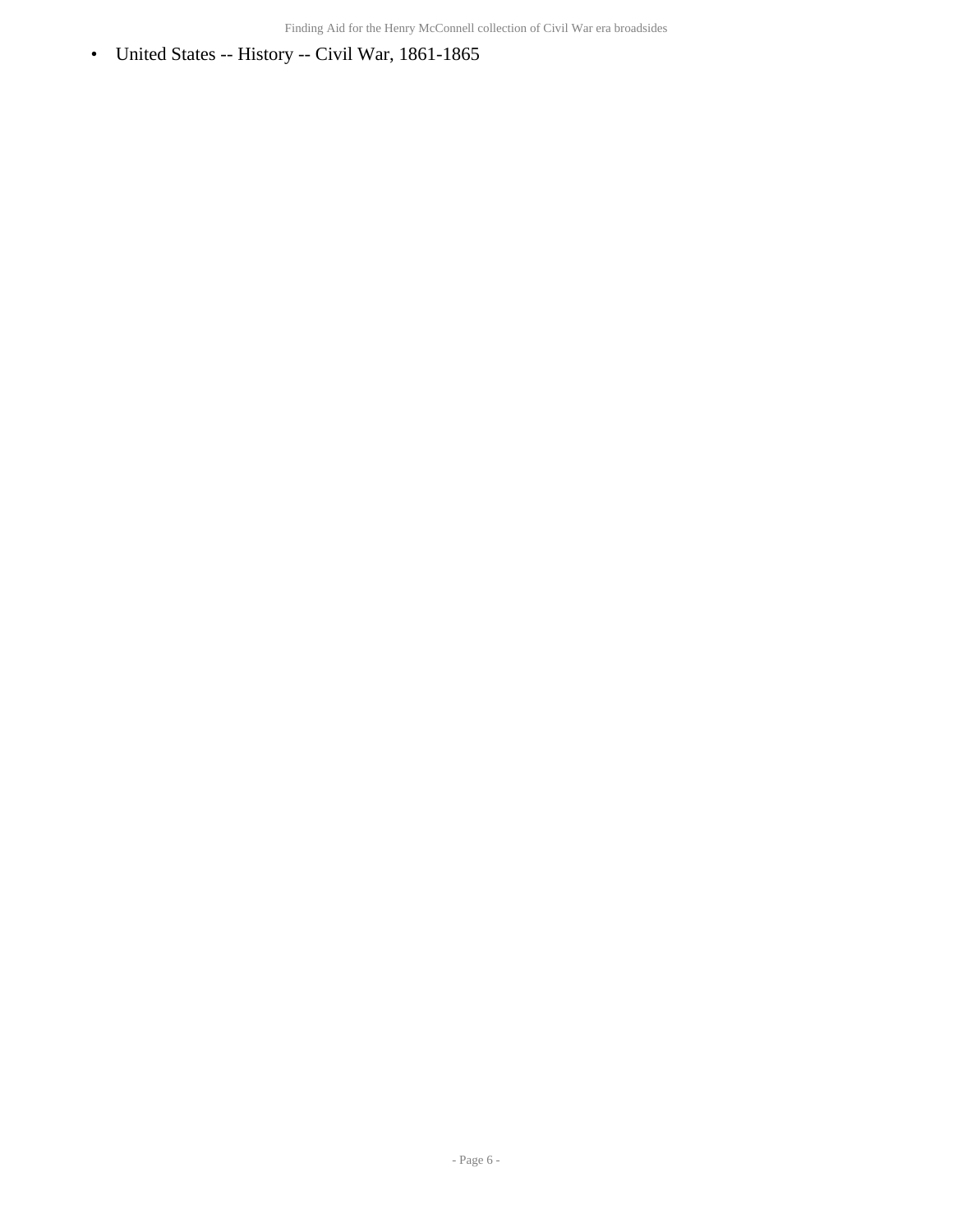## <span id="page-6-0"></span>**Collection Inventory**

<span id="page-6-2"></span><span id="page-6-1"></span>**Biographical information. Box Folder** Transcription of letter from McConnell RE Early Grand Rapids, to Miss Smith. Jan. 15, 1932. 1 1 Census information. <sup>1</sup> <sup>1</sup> **Box Folder** Clipping: Two Pioneer Pals Recall...," Grand Rapids Herald, 12/10/1922. 1 2 **Miscellaneous document forms. Box Folder** Grand La Crosse Game ... Dress Parade and Review of Military ... Sham Battle on Island no. 3 ... Grand Aerial Display. Reunion pamphlet (17x19 cm), n.d. 1 4 The Two Roads to Peace ... The Chicago Platform ... The Baltimore Platform. / (Verso) Who Is Responsible for the War? (Extract from a Specch by Alexander H. Stephens, delivered in the Secession Convention of Georgia, Jan. 31, 1861. (21x31 cm) 1 4 Secretary Welles cartoon [graphic clipping], RE delayed information, Nashville runs the blockade at Beaufort. (13x13 cm), n.d. 1 4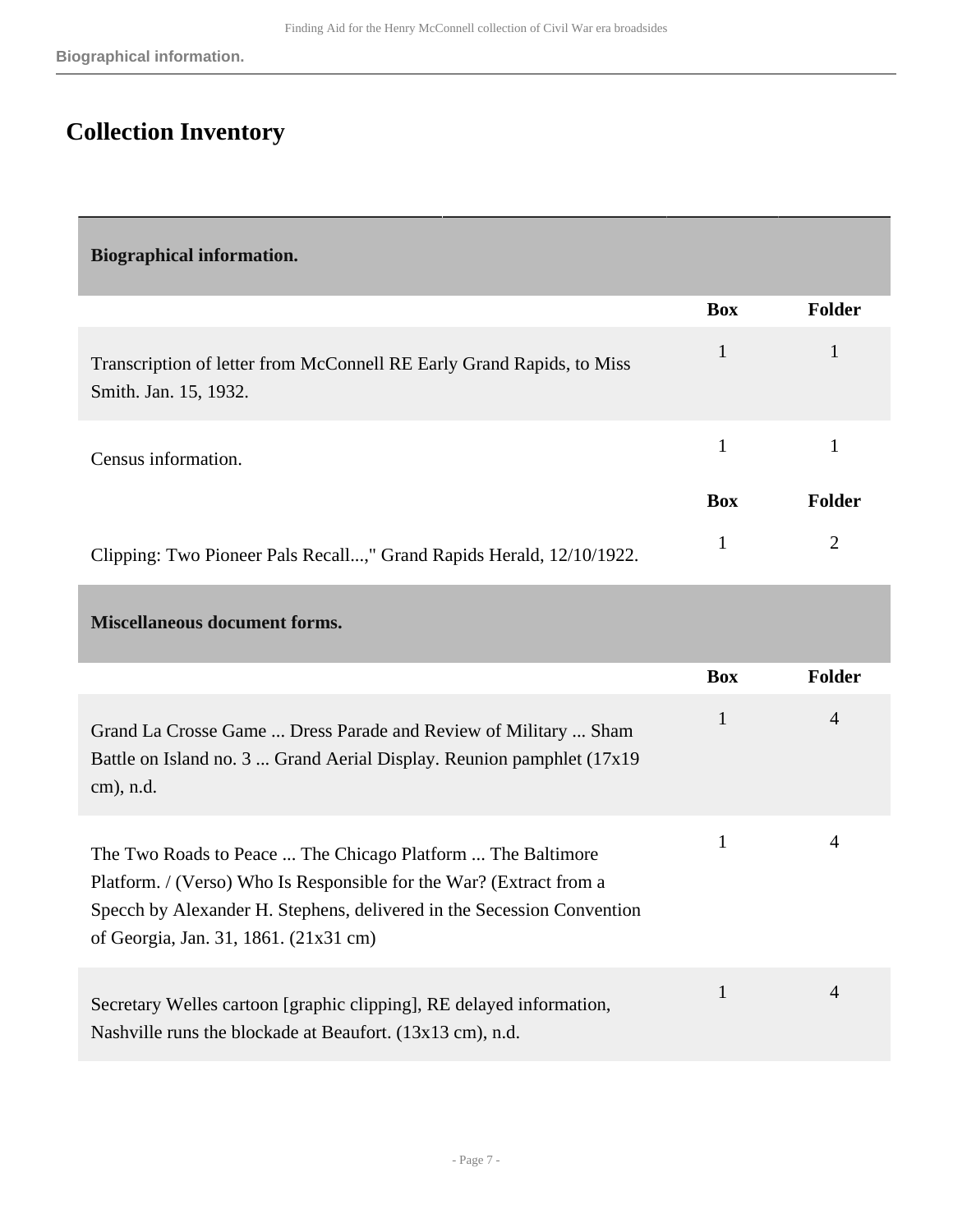<span id="page-7-0"></span>

| <b>Broadsides</b>                                                                                                                                                                                                                                                         |              |               |
|---------------------------------------------------------------------------------------------------------------------------------------------------------------------------------------------------------------------------------------------------------------------------|--------------|---------------|
|                                                                                                                                                                                                                                                                           |              | <b>Drawer</b> |
| United States Army! Recruiting Service! For the 16th Infantry. 100 Dollars Bounty!<br>$[1864]$ (41x56 cm)                                                                                                                                                                 |              | FF.IX.A       |
|                                                                                                                                                                                                                                                                           | <b>Box</b>   | <b>Folder</b> |
| Apportionment of Men Remaining to be Raised 1862. (19cmx25 cm)                                                                                                                                                                                                            | $\mathbf{1}$ | 3             |
| Attention Sharpshooters,  to be attached to the 27th Michigan Infantry<br>Feb. 18, 1864. (31x46 cm)                                                                                                                                                                       | $\mathbf{1}$ | 3             |
| Attention "Stonewall Regiment", Seventeenth Michigan Volunteer<br>Infantry. Sept. 1, 1889. RE Annual reunion, Hartman's Hall, Grand rapids,<br>Sept. 25, 1889. Lists names alphabetically by company, with city/state<br>location.                                        | $\mathbf{1}$ | 3             |
| Avoid a Draft  Citizens of the Third Ward, July 29, 1864. (28x41 cm)<br>Includes a "List of those liable to Draft in the Third Ward".                                                                                                                                     | $\mathbf{1}$ | 3             |
| The Law relative to relief by Counties, of the families of volunteers<br>mustered from the State into the military service of the  United States or<br>of the State of Michigan, approved May 10, 1861, and as amended January<br>1862. (15x31 cm)                        | $\mathbf{1}$ | 3             |
| Mr. Bill D.T. Travis, is on his sixth annual lecturing tour, and will be here<br>to present his great national paintings, a grand official portraiture of the<br>Cumberland Army (19x46 cm), ca. 1862. (3 items, including a list of<br>illustrations and "Second Night". | $\mathbf{1}$ | 3             |